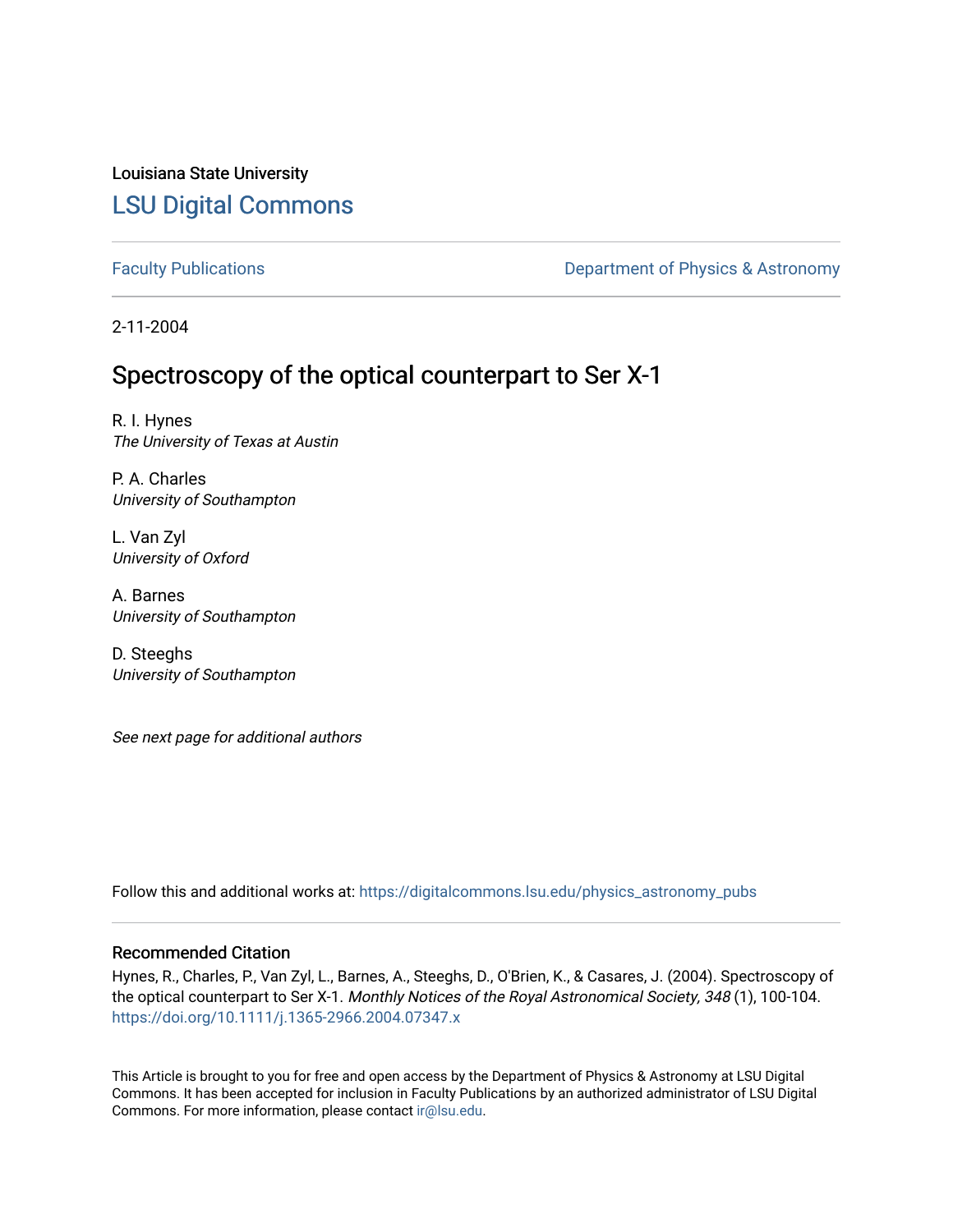## Authors

R. I. Hynes, P. A. Charles, L. Van Zyl, A. Barnes, D. Steeghs, K. O'Brien, and J. Casares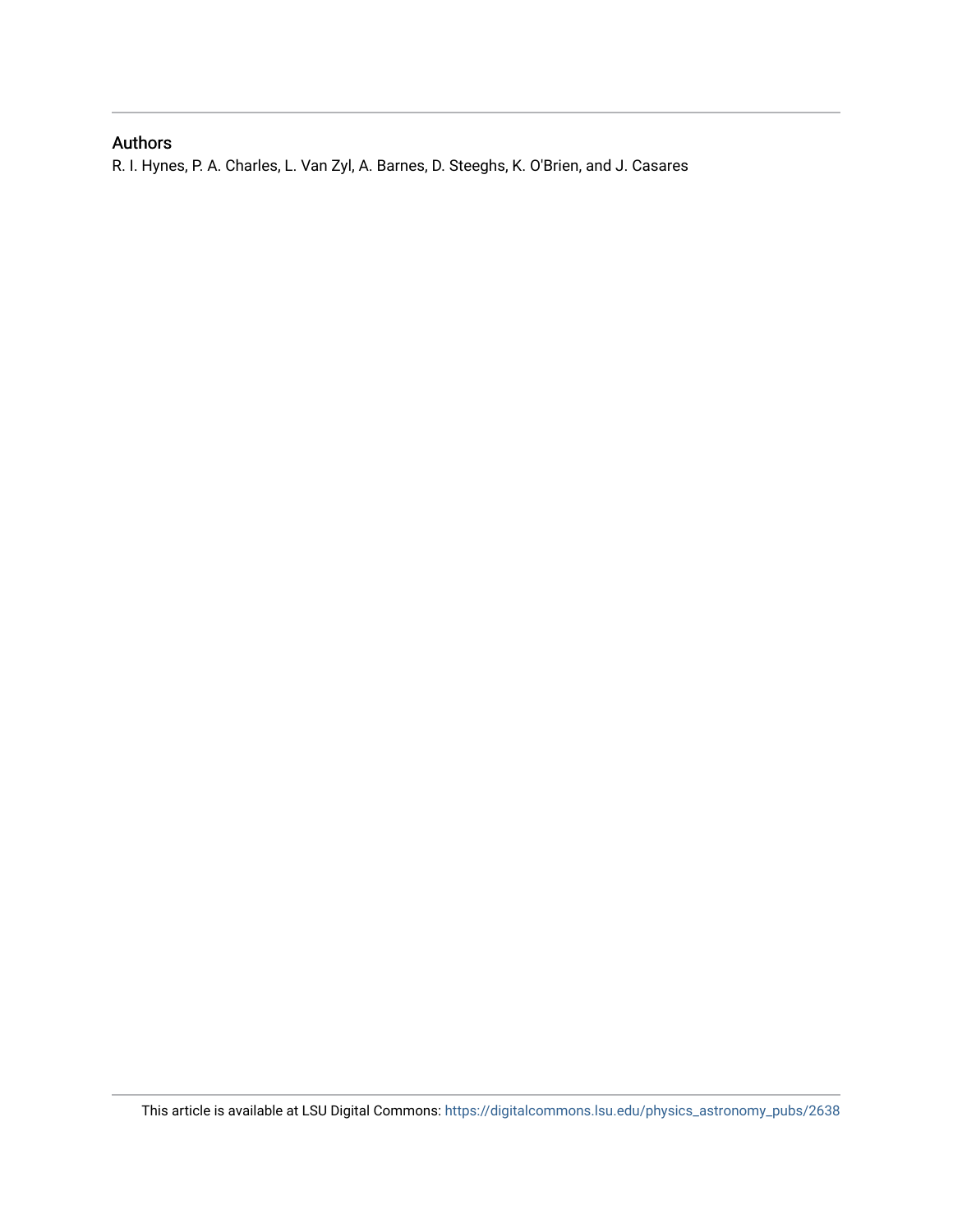## Spectroscopy of the Optical Counterpart to Ser X-1

R. I. Hynes<sup>1,2\*</sup> P. A. Charles<sup>2</sup>, L. van Zyl<sup>3,4</sup>, A. Barnes<sup>2</sup>, D. Steeghs<sup>5,2</sup>, K. O'Brien<sup>6,7</sup>, J. Casares<sup>8</sup>

<sup>1</sup> Astronomy Department, The University of Texas at Austin, 1 University Station C1400, Austin, Texas 78712-0259, USA<br>
<sup>2</sup> Department of Physics and Astronomy, University of Southampton, Southampton, SO17 1BJ, UK<br>
<sup>3</sup> De

 $8$ Instituto de Astrofísica de Canarias, 38200 La Laguna, Tenerife, Spain

Accepted ?. Received ?; in original form ?

### ABSTRACT

We present WHT and VLT spectroscopy of MM Ser, the optical counterpart to Ser X-1. We deblend the red spectra of the two close stars identified by Wachter (1997) and show that the brighter of the two is responsible for the  $H\alpha$  and  $HeI$  emission, hence confirming that this is the true counterpart of the X-ray source. We also identify several He II and N III lines in the blue spectrum. The isolated emission lines are all remarkably narrow, with FWHM 200–300 km s<sup>-1</sup>. The Bowen blend has structure suggesting that the individual components are also narrow. These narrow lines could be from the disc if the binary inclination is quite low, or they could come from a more localised region such as the heated face of the companion star. Several interstellar lines are detected and indicate that the reddening is moderate, and consistent with the neutral hydrogen column density inferred in X-rays.

Key words: accretion, accretion discs – binaries: close – stars: individual: MM Se r

#### **INTRODUCTION**

The low-mass X-ray binary (LMXB) Ser X-1 has been known as an X-ray source from the early days of X-ray astronomy. It was discovered in 1965 (Friedman, Byrom & Chubb 1967). Its optical counterpart has proven more elusive, however. When an accurate (1 arcmin) position for the X-ray source became known (Doxsey 1975), Davidsen (1975) suggested that the optical counterpart was an ultraviolet excess object with  $B \sim 18.5$ . Subsequently Thorstensen, Charles & Bowyer (1980) used images obtained in better seeing conditions to show that this counterpart was actually two coincident stars (DN and DS) separated by 2.1 arcsec. The southern one, designated MM Ser, was by far the brighter in the ultraviolet. The detection of an optical burst from DS, simultaneously with an X-ray burst (Hackwell et al. 1979), confirmed that the X-ray source was associated with DS. More recently, however, Wachter (1997) has shown that DS is itself two unresolved stars (DSe and DSw), separated by only 1 arcsec. Wachter suggested that the brighter of the two stars, which is bluer, might be the true optical counterpart. Silber (1998) has analysed rapid photometry

which supports this, indicating that the brighter of the two stars is significantly variable. No convincing periodicity was found in these data, however.

Spectroscopy of MM Ser was obtained at several epochs, before it was resolved into two stars. Thorstensen et al. (1980) obtained blue spectroscopy of both DS and DN. Both showed  $H\beta$  absorption, but DS in addition had a He II 4686 Å emission line. Cowley, Hutchings & Crampton (1988) confirmed the presence of narrow He ii emission. Their spectrum shows no  $H\beta$  absorption, but possible N III 4640 Å emission. Shahbaz et al. (1996) reported an almost featureless contin uum spanning the full optical bandpass, albeit at a very low resolution which would be insensitive to weak emission features. An absorption feature around  $5900 \text{\AA}$  was attributed to a G star secondary.

We report on further spectroscopy of MM Ser. Our primary goal was to separate the spectra of DSe and DSw and hence confirm which is the true optical counterpart to Ser X-1. Since the most recent published spectroscopy dates from 1988 we also were able to obtain a higher quality spectrum using modern instrumentation and hence study the properties of MM Ser in more detail than previously possible.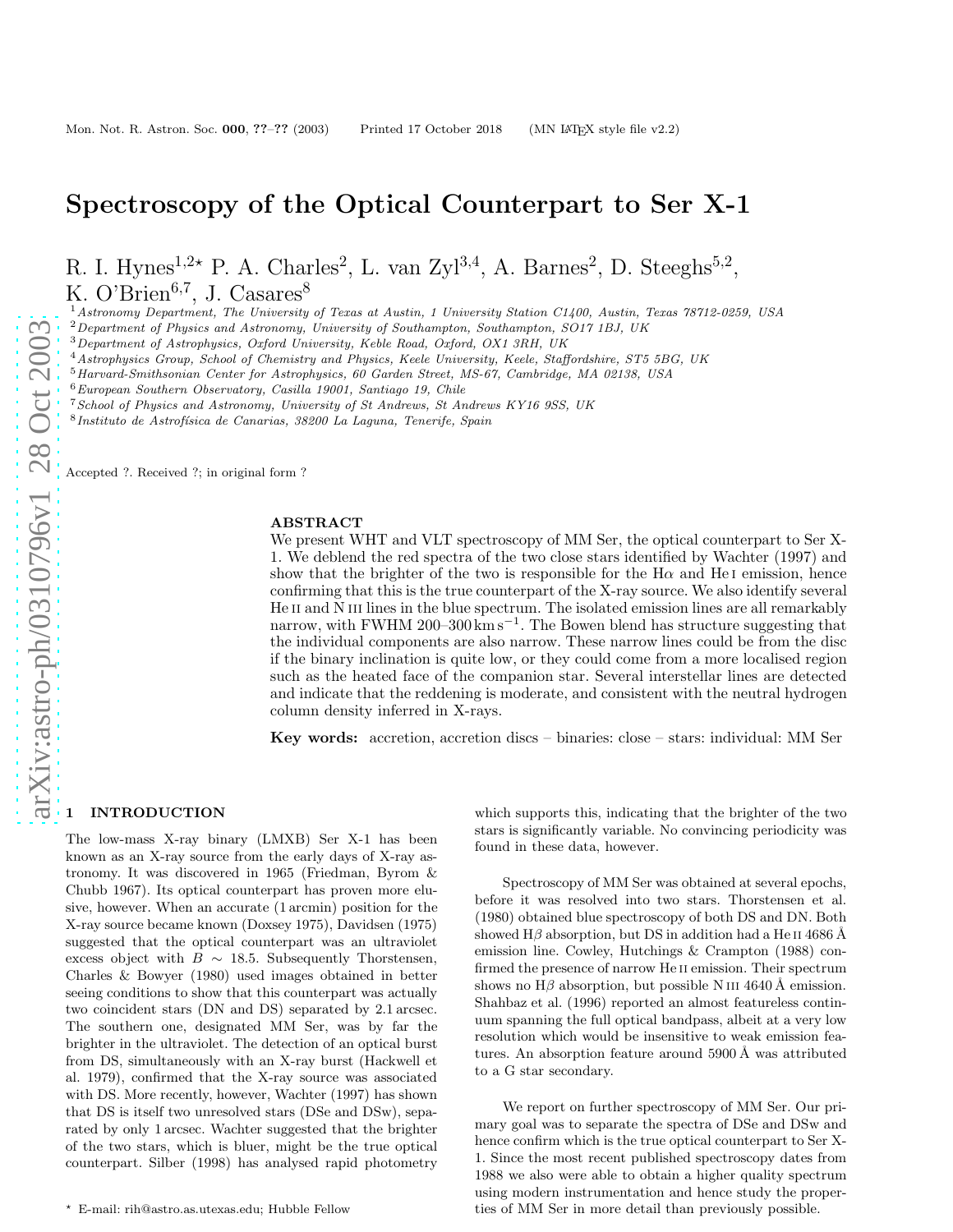#### 2 OBSERVATIONS

### 2.1 WHT spectra

Spectra of MM Ser were obtained from the Observatorio del Roque de los Muchachos on La Palma on the nights of 2001 July 8 and 10 using the 4.2 m William Herschel Telescope (WHT) with the ISIS dual-arm spectrograph. The seeing was typically 1.0–1.5 arcsec on July 8 and  $\sim 0.8$  arcsec on July 10.

The slit width was set to 0.83 arcsec. The slit was aligned to pass through the two blended stars (DSe and DSw) identified by Wachter (1997). The blue arm was used with the EEV12 CCD and the R600B grating to yield a resolution of  $1.9 \text{ Å}$ . Note that the blue spectrum is heavily vignetted at either end; the useful coverage spans 3720–  $5260 \text{\AA}$ . On July 8 the red arm was used with the TEK4 CCD and the R600R grating for a resolution of  $1.5 \text{ Å}$ . On July 10 the R316R grating was instead used giving a resolution of  $3.1 \text{ Å}$ . A log of the spectra obtained of MM Ser is given in Table [1.](#page-4-0)

Basic image processing (bias correction and flat fielding) was done using standard  $IRAF<sup>1</sup>$  techniques. Unfortunately no suitable red arm flat field was obtained on July 10, so it was necessary to use the July 8 one which was obtained with a different grating.

Initially a combined spectrum of both stars was extracted using the IRAF implementation of optimal extraction (Horne 1986; Marsh 1989). As there are actually two blended stars at the site of MM Ser, this will not truly be an optimal extraction in this case. The spectra extracted in this way were still far superior to a non-optimal extraction, however.

Wavelength calibration was interpolated relative to exposures of a CuNe+CuAr lamp and checked against night sky lines. The rms scatter among the latter was  $0.25 \text{ Å}$  in the blue and  $0.14 \text{ Å}$  in the red, with no systematic offset in either case.

Flux calibration was applied relative to the spectrophotometric standard BD+33°2642 (Oke 1990); this was also used to correct for Telluric absorption features. As an 0.8 arcsec slit was used significant uncertainty will be introduced in the flux calibration due to slit losses, especially as the slit was not aligned at the parallactic angle due to the need to follow the line of centres of the blended star. Consequently, the flux calibration of the spectra is only approximate.

The average extracted spectra (a composite of the two blended stars) is shown in Fig. [1.](#page-3-0) The presence of strong emission lines in the combined spectrum suggests that the brighter, bluer star is the optical counterpart to MM Ser as suggested by Wachter (1997). To confirm this we also used the spectral deblending method of Hynes (2002) to extract spectra of the two stars separately.



<span id="page-3-0"></span>Figure 1. a) Combined blue spectrum of the two stars, binned to 3.5 Å pixels. This will be dominated by MM Ser with the other star contributing less than 20 percent of the light. b) Combined red spectrum. Identified emission and interstellar absorption features are marked. Telluric correction has been applied, but regions which may be contaminated by residuals from this process are marked  $\oplus$ . The Telluric feature around 6300 Å is much weaker than the longer wavelength features, so this region is probably not significantly contaminated.

#### 2.2 VLT Spectra

Three further spectra were obtained with the FORS2 spectrograph at the Very Large Telescope (VLT) on 2002 May 18. The 1400V grism was used with an MIT/Lincoln Labs mosaic CCD and an 0.7 arcsec slit. The seeing was around 1.2 arcsec. Further details are given in Table [1.](#page-4-0)

Images were debiased and flatfielded using Starlink ccdpack routines. As no suitable PSF template was available, and the contribution of the fainter star appeared very small, we only performed a single object 'optimal' extraction with IRAF as above. The images were marred by a number of bright spots, typically up to 20–30 pixels across. These originate from enhanced dark current in regions that had been heavily saturated during earlier observations. We examined the saturated images to identify which regions of the spectrum might be affected. Fortunately, there were only a few mildly saturated regions coincident with the location of our

<sup>&</sup>lt;sup>1</sup> IRAF is distributed by the National Optical Astronomy Observatories, which are operated by the Association of Universities for Research in Astronomy, Inc., under cooperative agreement with the National Science Foundation.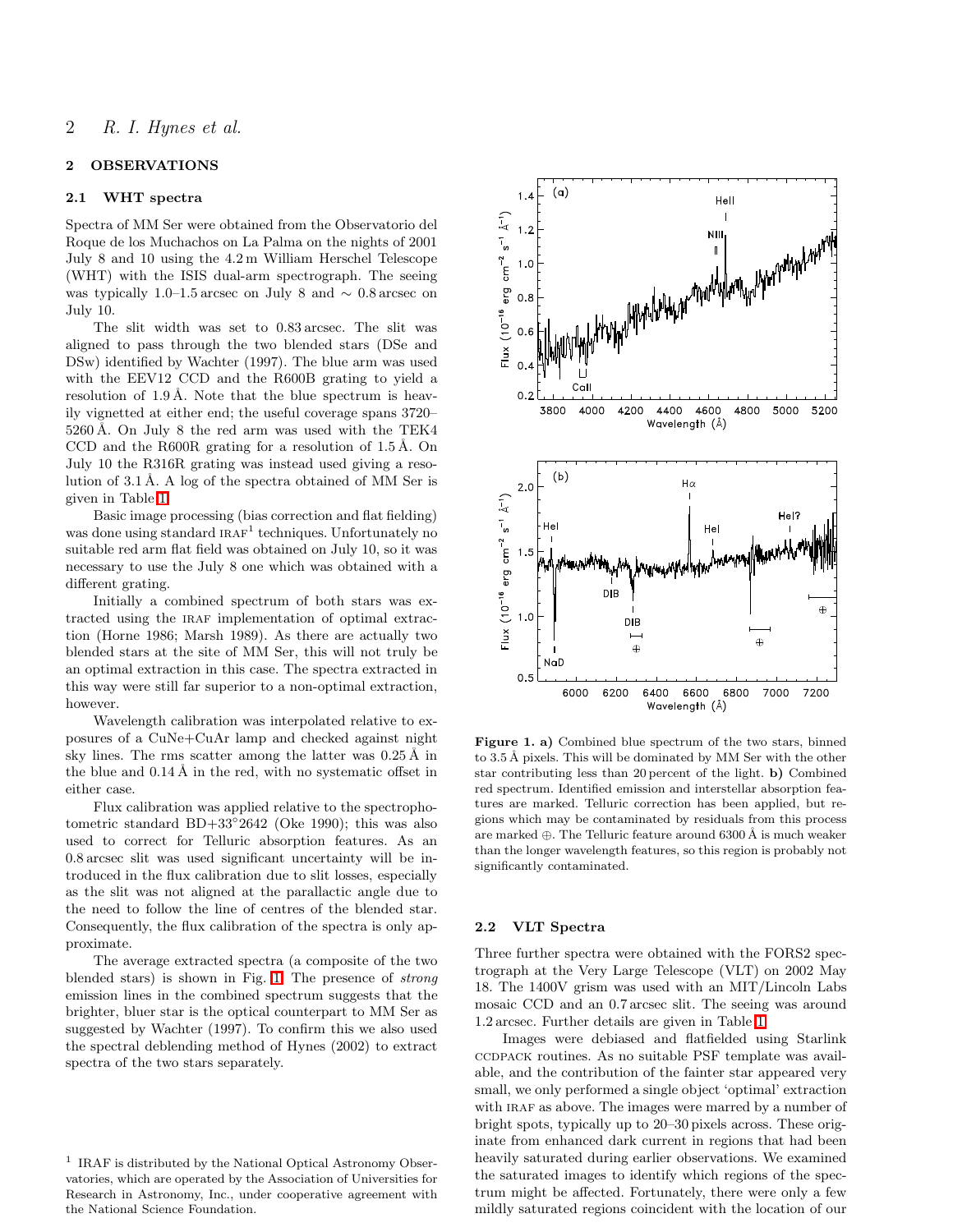<span id="page-4-0"></span>Table 1. Log of spectroscopic observations of MM Ser.

| Date            | Telescope | Start<br>time (UT) | $_{\rm End}$<br>time (UT) | Number of<br>exposures | Exp.<br>time(s) | Wavelength<br>range $(A)$ | Resolution<br>(A) |
|-----------------|-----------|--------------------|---------------------------|------------------------|-----------------|---------------------------|-------------------|
| $2001$ July $8$ | WHT/ISIS  | 22:09              | 23:54                     | 4                      | 1500            | 3600-5390                 | 1.9               |
| $2001$ July $8$ | WHT/ISIS  | 22:09              | 23:54                     | 4                      | 1500            | 5870-6660                 | $1.5\,$           |
| 2001 July 10    | WHT/ISIS  | 21:47              | 22:47                     | $\overline{2}$         | 1800            | 3600-5390                 | 1.9               |
| 2001 July 10    | WHT/ISIS  | 21:47              | 22:48                     | $\overline{2}$         | 1800            | 5810–7300                 | 3.1               |
| 2002 May 18     | VLT/FORS2 | 08:29              | 09:25                     | 3                      | 1100            | 4510–5810                 | 1.8               |



<span id="page-4-1"></span>Figure 2. Average, normalised VLT spectrum of MM Ser. Identified features are marked. Unidentified features appear to be present at  $4605$  and  $4945 \text{ Å}$ . These are repeatable, and not obviously artifacts.

spectra, and none of these correspond to apparent features in the extracted one-dimensional spectra. We therefore believe that this problem does not compromise our dataset. Wavelength calibration was applied with respect to an arc image taken during the day. The wavelength was checked with respect to sky lines (mainly [O I] 5577 Å). There was an offset of  $+0.21 \text{ Å}$  (13 km s<sup>-1</sup> at 4686 Å) which was corrected. This is within the expected flexure for FORS2 (Szeifert 2002). Given the large slit losses due to poor seeing, no flux calibration of this spectrum was attempted. The final average spectrum is shown in Fig. [2.](#page-4-1)

## 3 IDENTIFICATION OF THE COUNTERPART

To separate the two stars we applied the deblending algorithm of Hynes (2002) to the July 10 red WHT spectra. These had the best spatial resolution and were well exposed, and were the only spectra suitable for this work. The stars were not fully resolved (Fig. [3\)](#page-4-2), but were sufficiently separated that they could be identified and deblended. We defined the spatial profile with a base Voigt function, with width allowed to vary with wavelength, together with a wavelength independent numerical correction. The deblended spectra are shown in Fig. [4.](#page-4-3)

It is clear that the emission features detected do originate from the bright star. H $\alpha$  is particularly striking, but



<span id="page-4-2"></span>Figure 3. Average WHT red spatial profile showing MM Ser and the blended star. The solid line shows the data, oversampled and averaged over wavelength after removing the curvature of the spectrum. The dashed lines show the corresponding averages of the two modelled profiles.



<span id="page-4-3"></span>Figure 4. Average of the two deblended red spectra of MM Ser and the nearby star from 2001 July 10. It is clear that the emission lines, particularly  $H\alpha$ , are associated with the brighter of the two stars.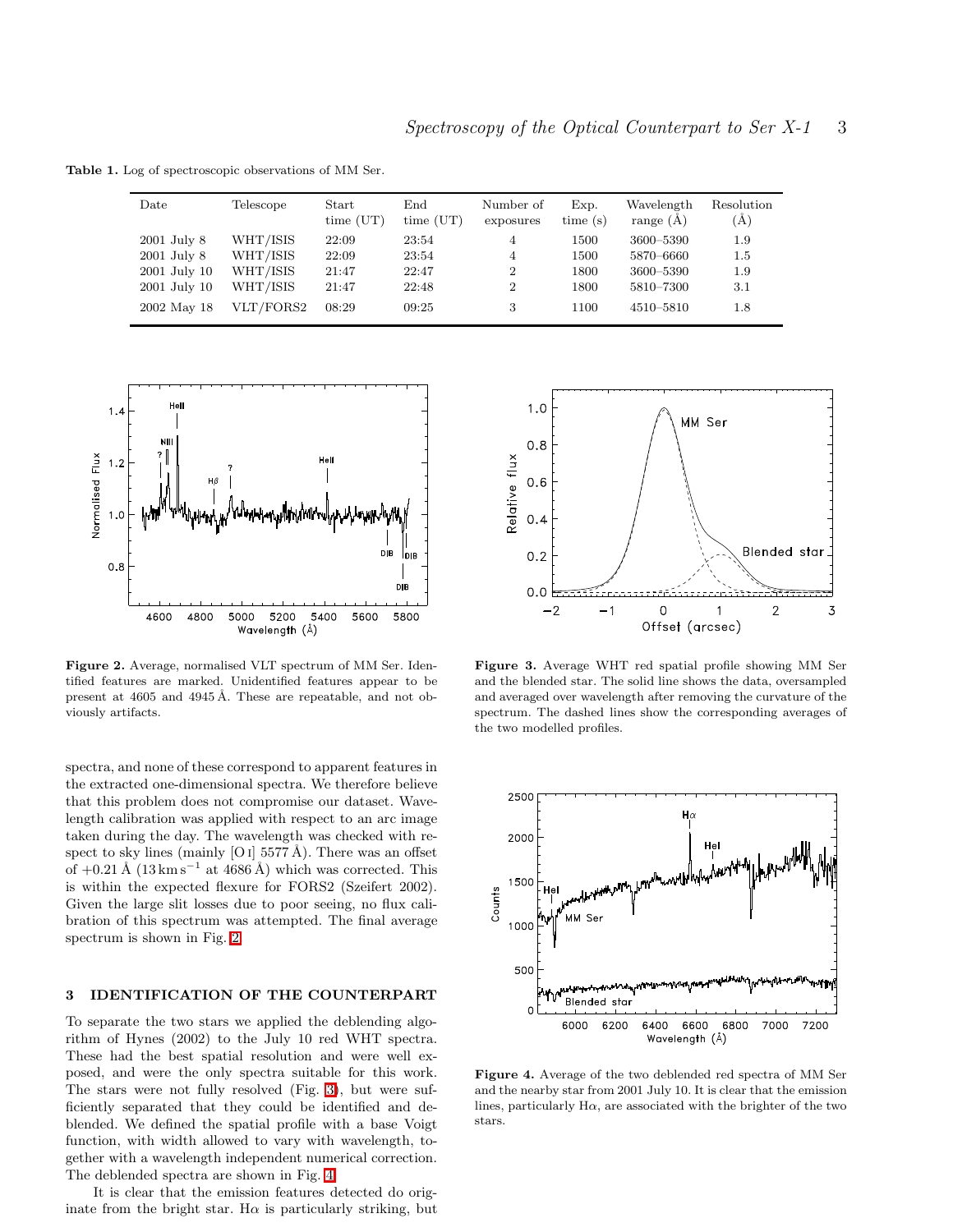## 4 R. I. Hynes et al.

He  $16678 \text{\AA}$  is also recognisable. These features are clear in both individual spectra as well as in the average. This provides further confirmation of earlier suggestions (Wachter 1997; Silber 1998) that the brighter of the two stars, DSe in the terminology of Wachter (1997), is the LMXB.

Comparing the two components, at the epoch observed the fainter star contributes only about 15–20 percent of the total light in the  $6000-7000$  Å band. For comparison, the magnitudes given by Wachter (1997) correspond to contributions of 19 percent at V and 25 percent at R.

### 4 THE OPTICAL SPECTRUM OF MM Ser

#### 4.1 Emission lines

The only emission lines clearly detected in the WHT blue spectrum are He<sub>II</sub> 4686 Å and the N<sub>III</sub> Bowen blend around  $4640 \text{ Å}$ ; there are no strong Balmer emission lines in the blue. The Bowen blend contains at most weak C iii emission. Moving to the red, the WHT spectrum is dominated by  $H\alpha$ , with He I 5875 and 6678 Å also present. The VLT spectrum partially overlaps the WHT blue-side, but also fills in coverage around  $5500 \text{ Å}$ . It shows the same blue lines, of N III and He II  $4686$  Å, with a similar relative strength. The He II 5411 Å line is also clearly present. Weak  $H\beta$  emission does appear to be present, on the blue-side of a broad absorption trough. This is a ubiquitous feature in both black hole and neutron star LMXB spectra, e.g. Buxton & Vennes (2003); see also Soria et al. (2000) and references therein for other black hole examples and Hynes et al. (2001) and Casares et al. (2003) for other neutron star cases. If it is indeed associated with  $H\beta$ , the large redshift ( $\sim 1000 \text{ km s}^{-1}$ ) remains unexplained. It is possible that the apparent redshift is only due to filling in of the blue absorption by emission, however. Such absorption troughs are usually attributed to the inner optically thick accretion disc (e.g. Soria et al. 2000), but a large redshift would not then be expected. Apparent features are seen at  $4605$  and  $4945 \text{ Å}$ . They do not appear to be artifacts, but there is no obvious identification and no strong features are seen in other LMXBs at these wavelengths. Given the inferior quality of the WHT spectra, they would probably be undetectable there. Properties of lines measured in all of the spectra are summarised in Table [2.](#page-6-0)

All of the lines are remarkably narrow, as can clearly be seen in Fig. [5,](#page-5-0) where the line profiles in velocity space are collated. The FWHM listed in Table [2](#page-6-0) are based on single Gaussian fits to the unbinned spectra. The contribution from the instrumental resolution has been corrected for, but is never dominant. For comparison the FWHM of He ii in 4U 1822–371 (Casares et al. 2003) is FWHM  $750 \,\mathrm{km \, s}^{-1}$ , and the lines in 4U 1735–444 and 4U 1636–536 respectively have FWHMs of  $660 \text{ km s}^{-1}$  and  $1220 \text{ km s}^{-1}$  (Casares et al. in preparation). Such narrow emission lines are thus rather atypical for an LMXB. If they are disc lines, then the narrowness could indicate either a long period, and hence a large disc with a low outer velocity, or a low inclination, or a combination of both. Without fully resolving the profiles and confirming that they are disc lines, it is of limited value to model them. Applying some simple models to the He II 4686 Å line, however, suggests that for typical neutron star LMXB parameters, if the period is less than 1 day then



<span id="page-5-0"></span>Figure 5. Line profiles of the main, identified, non-blended lines. All are rather narrow and appear single-peaked, at least to the limits of the resolution. Spectra have been binned to approximately one pixel per resolution element in each case. They have been continuum subtracted and normalised to the same total line flux, so that the shapes of the profiles can be compared.

 $i \lesssim 20^\circ$ . A longer period allows a somewhat higher inclination; for 10 days then  $i \lesssim 45^{\circ}$ . These are not very robust estimates, however, as when system parameters are known, apparent sub-Keplerian velocities are often inferred from disc line profiles (Marsh 1998). Alternatively the lines may not be dominated by the disc; they could come from the companion star or stream-impact point, or some other region (as in XTE J2123–058; Hynes et al. 2001), in which case the narrowness would be more natural. In this case, unless the inclination were low, we would expect the lines to move. There is clearly no large velocity difference between the two epochs, and the He<sub>II</sub> 4686 Å velocities measured are consistent within errors, especially allowing for some uncertainty in the absolute velocities. The WHT spectra are individually too poor to search for shorter timescale radial velocity variations. The three VLT spectra are better suited. They are equally spaced and the  $5577 \text{ Å}$  night sky line is stable to  $\pm 0.01$  Å between them. We measure Gaussian fit velocities for He II 4686 Å in the individual spectra of  $105 \pm 13$  km s<sup>-1</sup>,  $111 \pm 10 \text{ km s}^{-1}$ , and  $133 \pm 9 \text{ km s}^{-1}$  respectively. These suggest a small drift (over about an hour), but this is not significant at the 90 percent confidence level and more observations would be needed to confirm any motion.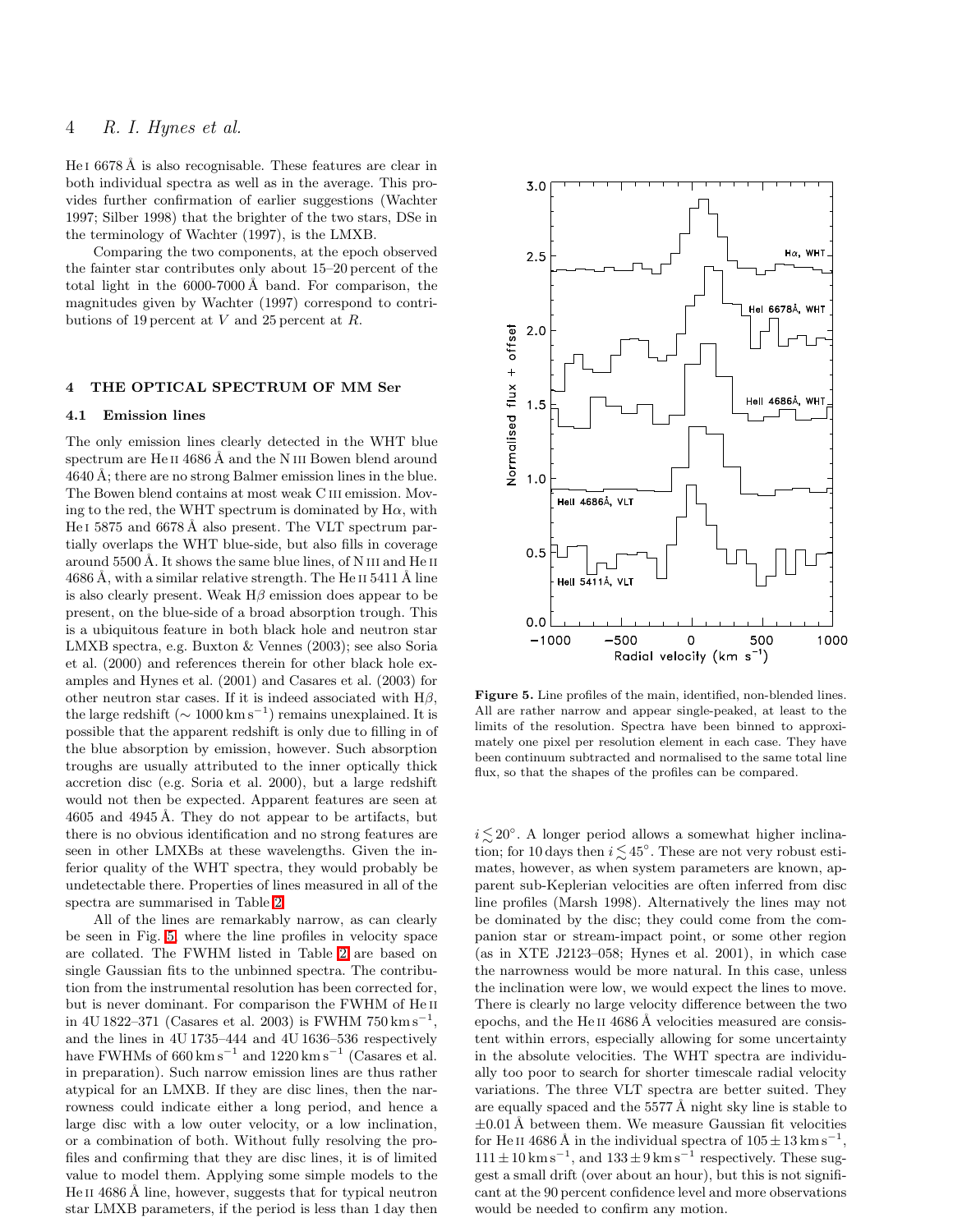<span id="page-6-0"></span>Table 2. Measured line properties.

| Date                         | Line                                                                                  | LSR Velocity<br>$(km s^{-1})$                | EW<br>(A)                                                      | <b>FWHM</b><br>$(km s^{-1})$                 |
|------------------------------|---------------------------------------------------------------------------------------|----------------------------------------------|----------------------------------------------------------------|----------------------------------------------|
| 2001 July 8-10<br>(WHT/ISIS) | N III 4634,41,42<br>Не п 4686 A<br>H <sub>I</sub> 6562 Å (H $\alpha$ )<br>He I 6678 Å | $+127 \pm 11$<br>$+90\pm 6$<br>$+165 \pm 40$ | $1.9 \pm 0.4$<br>$2.1 \pm 0.2$<br>$2.1 \pm 0.1$<br>$0.5 + 0.1$ | $200 \pm 30$<br>$210 \pm 20$<br>$280 \pm 80$ |
| 2002 May 18<br>(VLT/FORS2)   | N III 4634,41,42<br>Не и 4686 Å<br>Неп 5411 Å                                         | $+112 \pm 6$<br>$+42 \pm 16$                 | $1.6 \pm 0.4$<br>$1.4 \pm 0.1$<br>$0.6 \pm 0.1$                | $240 \pm 20$<br>$320 \pm 40$                 |



<span id="page-6-1"></span>**Figure 6.** The spectral region containing the N III  $4634/41/42$  Å blend and  $\text{He II } 4686 \text{ Å}$ . All annotations indicate the laboratory wavelength of expected lines. He ii is clearly somewhat redshifted, and N<sub>III</sub> may be as well.

The region around the N III lines and He II 4686 Å is expanded and compared in Fig. [6.](#page-6-1) The N iii blend appears to show repeating structure with a strong peak corresponding to the  $4641/42$  Å lines and a weaker peak for  $4634$  Å. There is no evidence for C<sub>III</sub>  $4647/50/51$  emission. That these components are resolved suggests that the individual components are narrow, like the isolated lines. The ratio of the Bowen and He II equivalent widths is  $\sim$  0.8, typical of Galactic plane LMXBs which have values of 0.5–1.0 (Motch & Pakull 1989).

#### 4.2 Interstellar features

Our spectra show a number of interstellar features; Na D lines, diffuse interstellar bands (DIBs) and perhaps Ca H and K lines. We can use these to constrain the amount of reddening toward MM Ser, although since these measures depend on measurements of equivalent widths, it is only valid to use measures from the deblended red spectrum. Shahbaz et al. (1996) suggested that the strong Na D feature in the spectrum of MM Ser indicated a G-type companion star. Since the spectrum shows strong diffuse interstellar bands (DIBs), we instead feel that it is more likely that the Na D absorption is also of interstellar origin. Ca ii H and K lines  $(3933,3968 \text{ Å})$  are also marginally detected in the blue spectrum, which should be dominated by the accretion light; hence these favour an interstellar origin. The interstellar absorption is therefore likely large.

The Na D doublet can be used as a reddening indicator, but is only reliable for small reddenings  $(E(B - V) \le 0.5)$ , as it is prone to be saturated at larger values (Munari & Zwitter 1997). We measure an EW for the Na D  $5890 \text{\AA}$  line of  $1.6 \pm 0.1$  Å from the deblended spectrum of DSe. This is larger than any values given by Munari & Zwitter (1997), which saturate at a maximum value of about  $1.2 \text{ Å}$ . There is a spread in the saturation values, however, as it depends on the relative velocities of the clouds contributing to the absorption. A larger maximum Na D EW is seen when multiple resolved components are present as this partly circumvents saturation. Since all of the stars considered by Munari & Zwitter (1997) are at  $\lt$  3 kpc and MM Ser has an estimated distance of 8.4 kpc (Christian & Swank 1997), it is likely that a larger EW is possible in the latter, since Na D absorption will be spread over a wider range of velocities and hence be less affected by saturation. We can still use the Na D strength as a lower limit for the reddening (if it is of interstellar origin), since the asymptotic linear relation between EW and  $E(B - V)$  at low reddenings defines the limiting case of unsaturated absorption. The relation given by Munari & Zwitter (1997) will then define a lower limit of of  $E(B-V) \gtrsim 0.4$ . We note that the ratio of the lines is also an indicator of reddening (Munari & Zwitter 1997), since the Na D  $5896 \text{ Å}$  line is intrinsically weaker and so saturates more slowly. At low optical depths the ratio is 2.0, but this decreases to 1.1 as the reddening increases. We measure a ratio of  $1.3 \pm 0.1$  suggesting that at least some components are saturated and hence that the reddening is high, significantly larger than the lower limit.

A relatively high reddening is supported by the strong DIBs; from the DIB at  $6203 \text{\AA}$  we measure an EW of  $270 \pm 130$  mÅ, implying  $E(B-V) = 0.8 \pm 0.4$  (Herbig 1975). The DIB at  $6283 \text{\AA}$  may also be strong, but will not be reliable due to Telluric contamination. This value is consistent with the column density of  $N_{\rm H} = 0.5 \times 10^{21}$  cm<sup>-2</sup> estimated by Christian & Swank (1997), since the latter would imply  $E(B - V) = 0.6 - 1.1$  (e.g. Bohlin et al. 1978; Predehl & Schmidtt 1995). We conclude that MM Ser is moderately reddened, with all indicators consistent with a reddening  $E(B-V) \sim 0.6 - 1.1.$